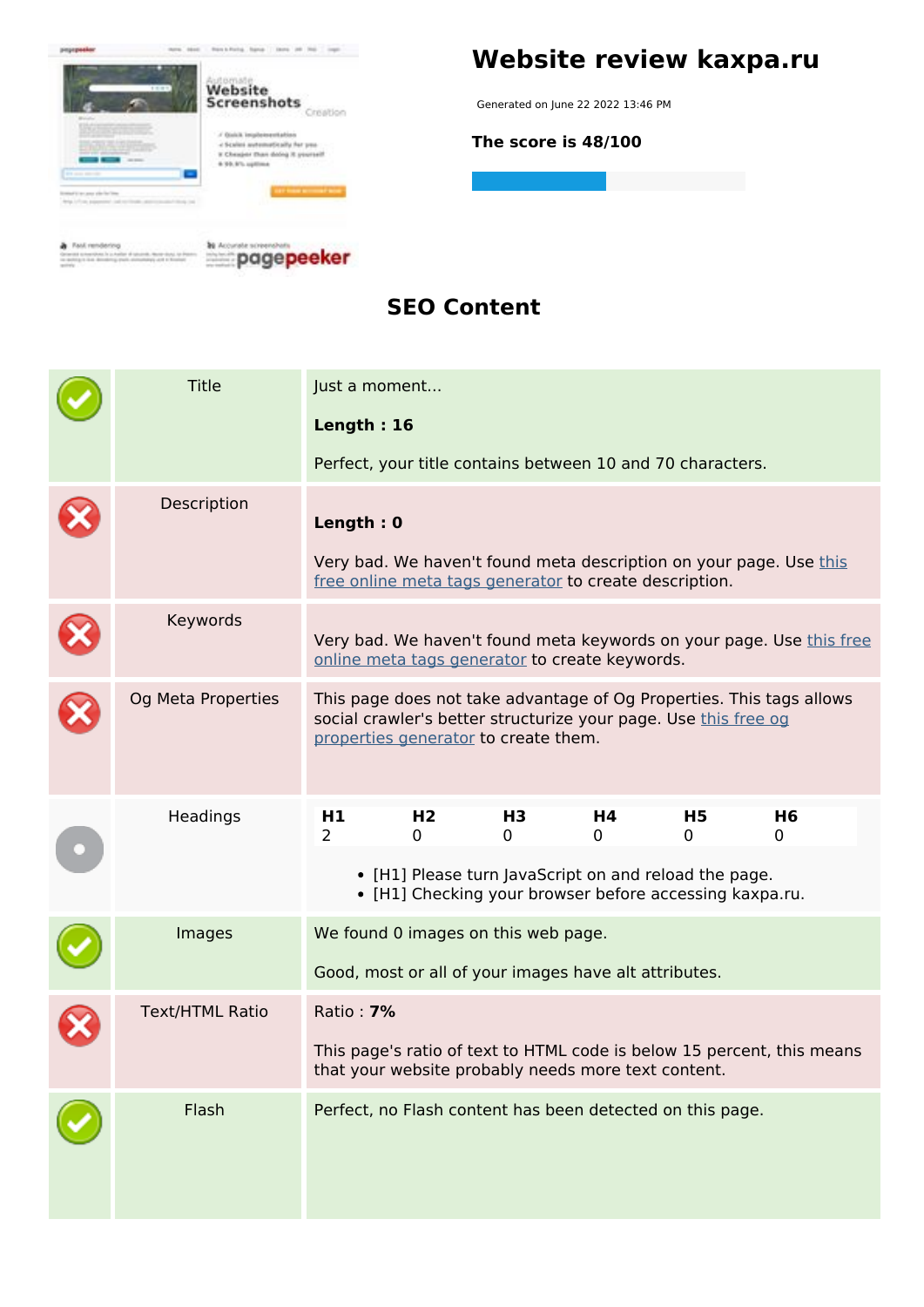#### **SEO Content**

| Iframe                            | Great, there are no Iframes detected on this page.                                     |
|-----------------------------------|----------------------------------------------------------------------------------------|
|                                   | <b>SEO Links</b>                                                                       |
| <b>URL Rewrite</b>                | Good. Your links looks friendly!                                                       |
| Underscores in the<br><b>URLs</b> | Perfect! No underscores detected in your URLs.                                         |
| In-page links                     | We found a total of 2 links including 0 link(s) to files                               |
| <b>Statistics</b>                 | External Links: noFollow 0%<br>External Links: Passing Juice 100%<br>Internal Links 0% |

# **In-page links**

| <b>Anchor</b> | <b>Type</b> | Juice         |
|---------------|-------------|---------------|
| table         | External    | Passing Juice |
| Cloudflare    | External    | Passing Juice |

### **SEO Keywords**

|  | Keywords Cloud | please requested reload just browser       |
|--|----------------|--------------------------------------------|
|  |                | <b>page</b> ray protection cloudflare ddos |

## **Keywords Consistency**

| <b>Keyword</b> | Content | <b>Title</b> | Keywords Descripti Headings<br>on |  |
|----------------|---------|--------------|-----------------------------------|--|
|                |         |              |                                   |  |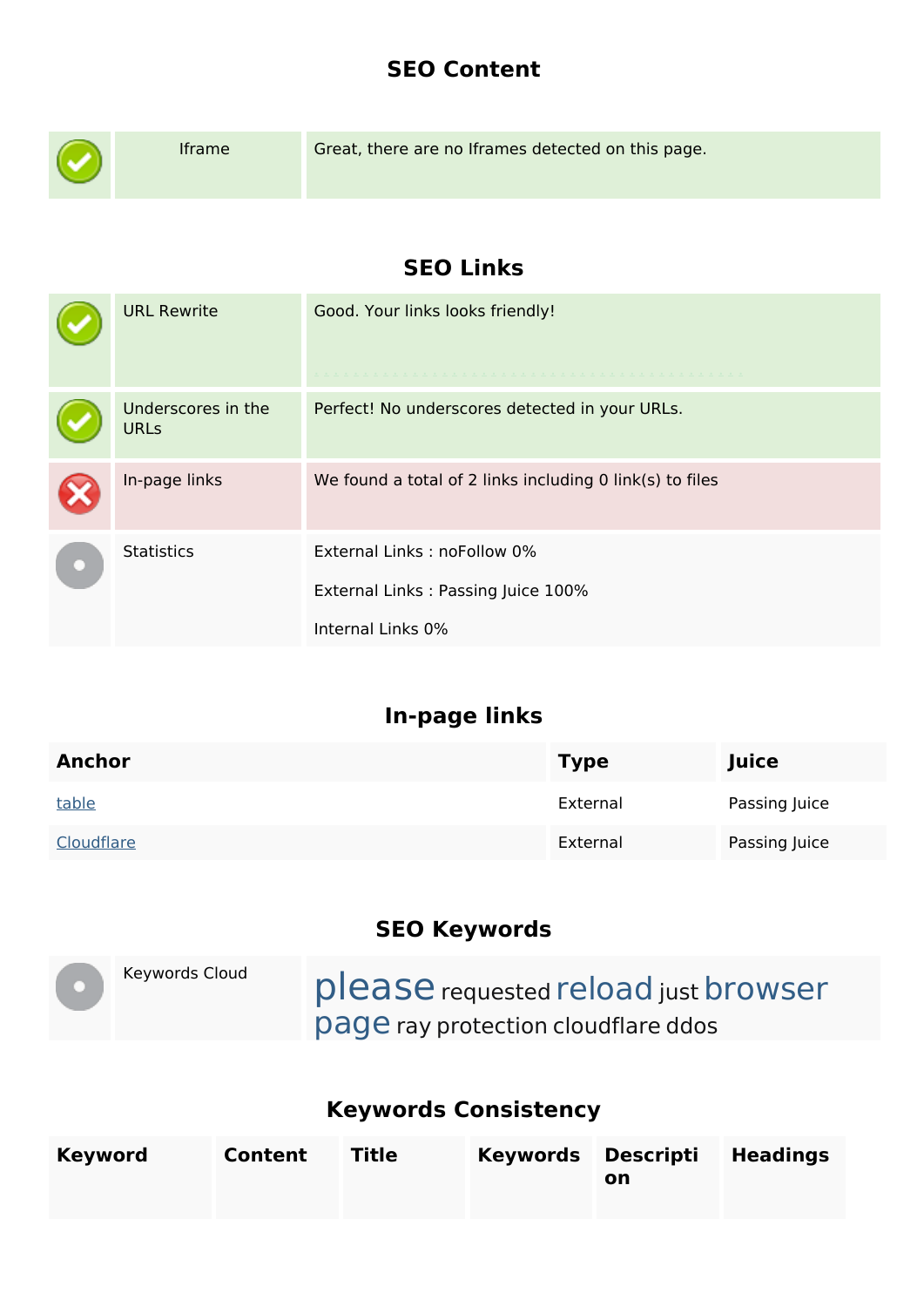# **Keywords Consistency**

| please  | 3 | × | × | × |   |
|---------|---|---|---|---|---|
| reload  | 2 | × | × | × |   |
| page    | 2 | × | × | × |   |
| browser | 2 | × | × | × |   |
| just    |   |   | × | × | × |

# **Usability**

| Url                | Domain: kaxpa.ru<br>Length: $8$                   |
|--------------------|---------------------------------------------------|
| Favicon            | Great, your website has a favicon.                |
| Printability       | We could not find a Print-Friendly CSS.           |
| Language           | Good. Your declared language is en.               |
| <b>Dublin Core</b> | This page does not take advantage of Dublin Core. |

### **Document**

| Doctype                | HTML 5                                                                                                             |
|------------------------|--------------------------------------------------------------------------------------------------------------------|
| Encoding               | You have not specified the document's charset. Use this free meta tags<br>generator to declare document's charset. |
| <b>W3C Validity</b>    | Errors: 50<br>Warnings: 7                                                                                          |
| <b>Email Privacy</b>   | Great no email address has been found in plain text!                                                               |
| <b>Deprecated HTML</b> | Great! We haven't found deprecated HTML tags in your HTML.                                                         |